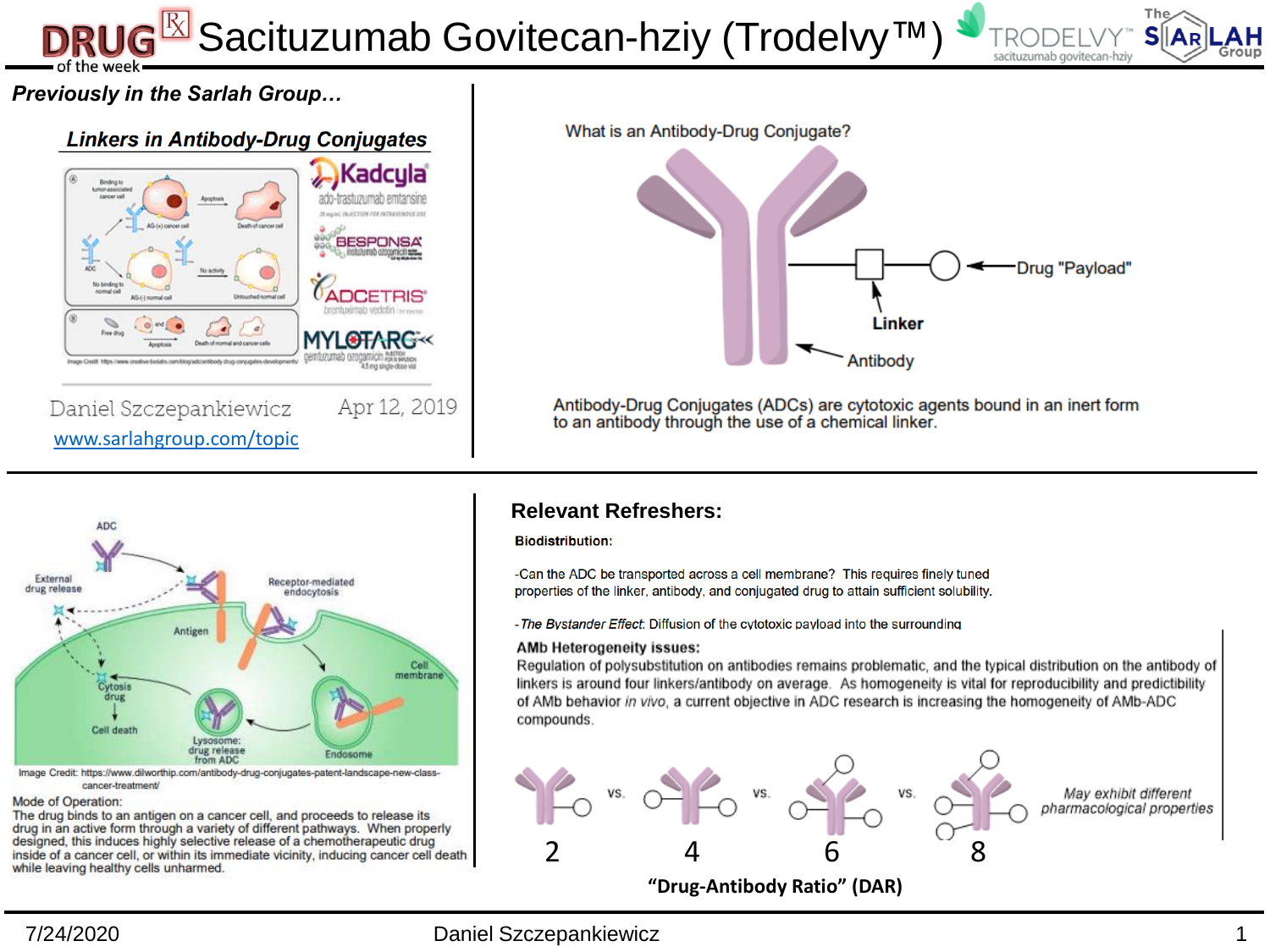# Sacituzumab Govitecan-hziy (Trodelvy<sup>™</sup>



### **Introduction:**

- Sacituzumab Govitecan-hziy is a new antibody-drug conjugate (ADC) for the treatment of adults with triple-negative breast cancer that has spread to other parts of the body, for patients who have received at least two prior therapies for their metastatic disease.
- Approved in late April of 2020, the ADC continues the "second generation" of ADCs:
	- Previously, to achieve efficacy an "ultratoxic agent" (e.g. calicheamycin in Mylotarg) would be bound with a relatively low DAR of four or less to regulate dosage. As one may anticipate, this can result in a low therapeutic window and hazards associated with nonspecific release, and highly stable linkers had to be used.
	- More modern ADCS incorporate moderately cytotoxic payloads, but with higher DARs (Trodelvy DAR ~ 7.6) with an intermediately stable linker. This allows for more steady release of moderately potent chemotherapeutics and reduction in off-target effects.
- The antibody component of Trodelvy, Sacituzumab (AKA hRS7 lgGk), targets Trop2, a cell-surface antigen that is expressed in a variety of cancers. The ADC is then internalized to release the payload SN-38, which is the active form of the chemotherapeutic DNA-targeting drug Camptotechin.
- $\blacksquare$  In a phase I/II clinical trial treating patients with a variety of epithelial cancers a 2.8% CR, and 30.6% PR were reported (n = 108).

ClinicalTrials.gov Identifier: NCT01631552 *Eur. J. Med. Chem.* **2019**, *167*, 583.

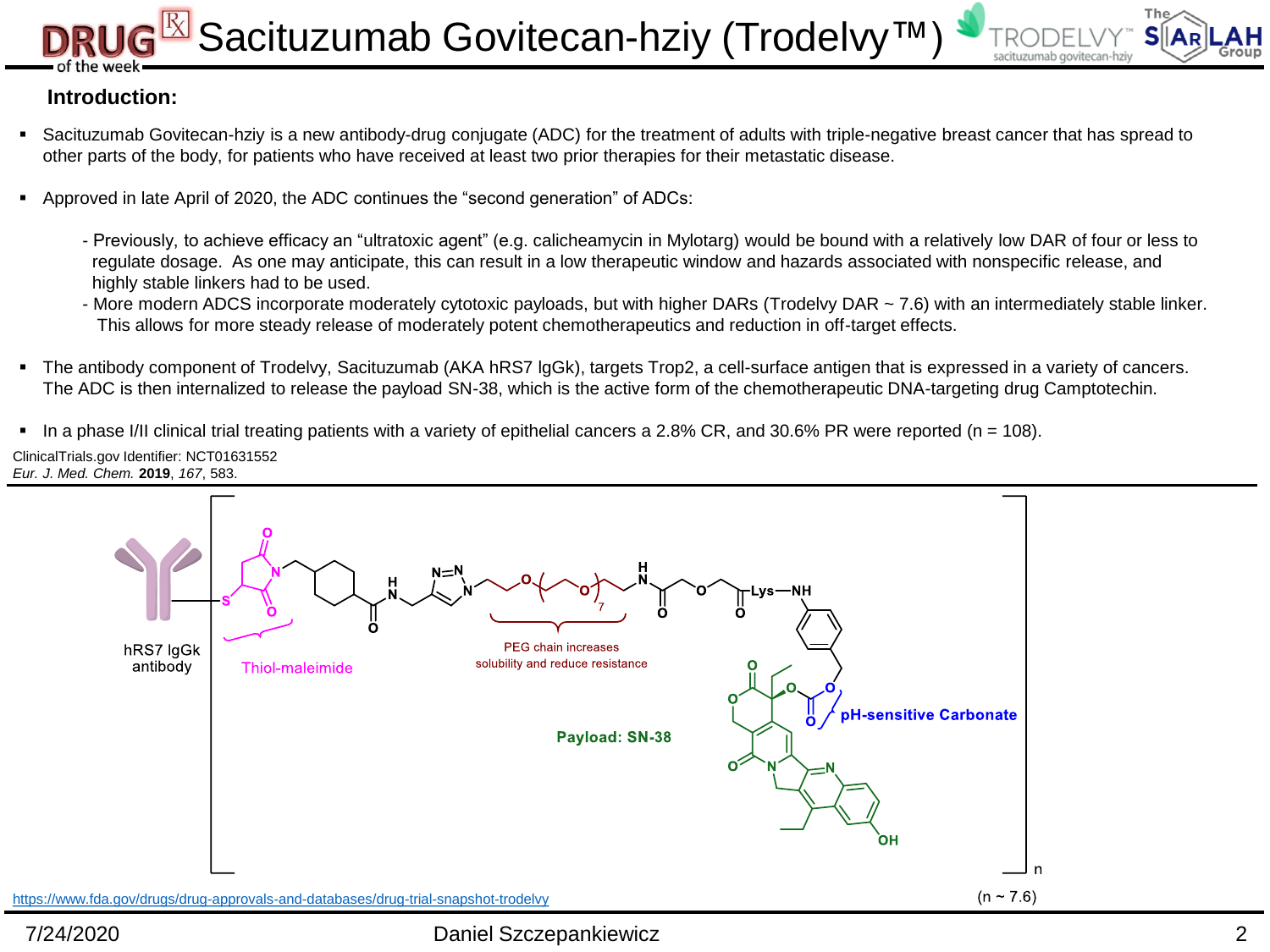# $\overline{\mathbb{R}}$  Sacituzumab Govitecan-hziy (Trodelvy™) ie week



### **Synthesis:**



*Clinical Cancer Research* **2011,** *17* (10), 3157.

7/24/2020 Daniel Szczepankiewicz